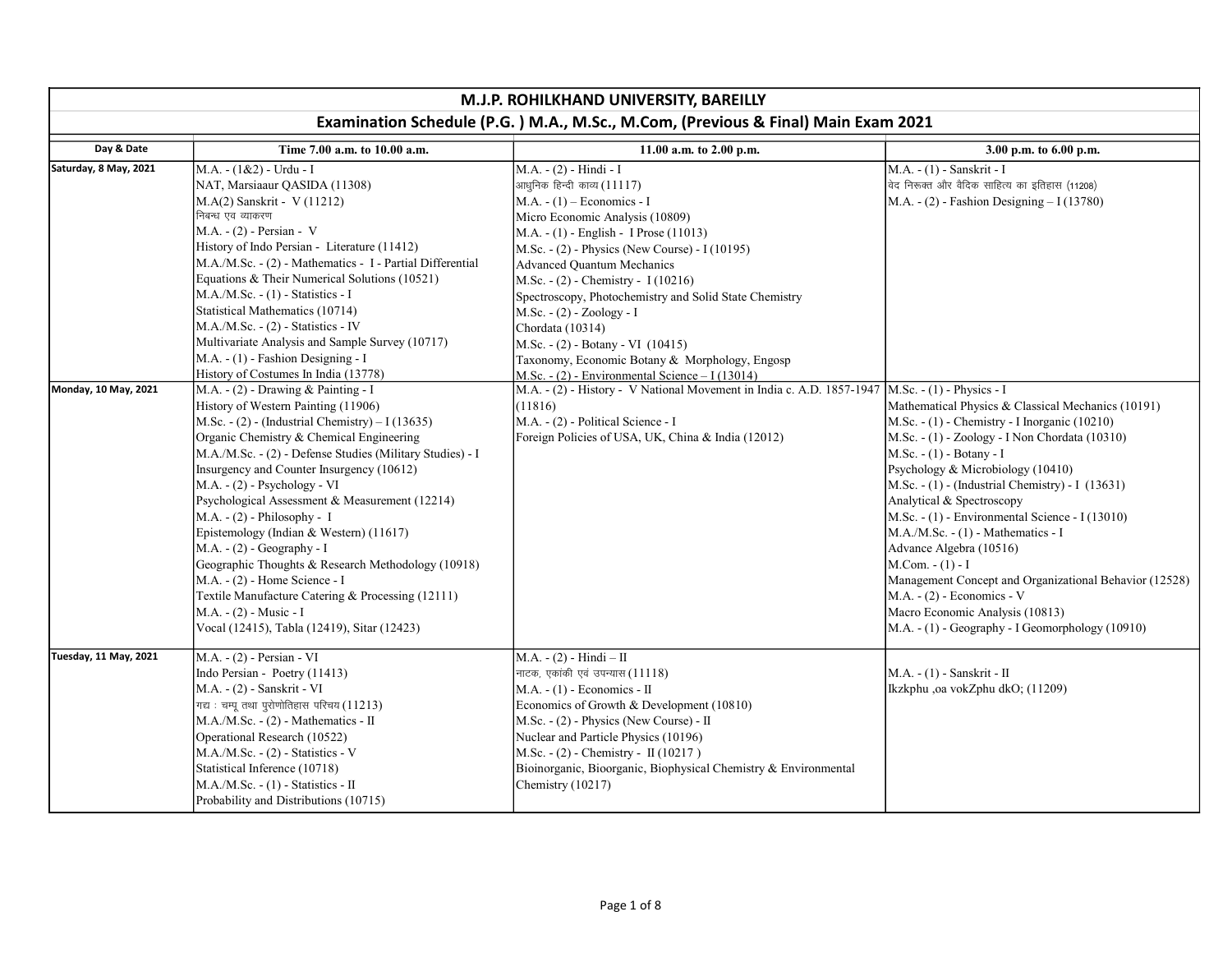| Day & Date                   | Time 7.00 a.m. to 10.00 a.m.                                                                                                                                                                                                                                                                                                                                                                                                                                                                                                                                                                                                                                                                                                                                                                                                                      | 11.00 a.m. to 2.00 p.m.                                                                                                                                                                                                                                                                                                                                                                                                                                                                                                                                                                                                                                                                                                                                                                                                            | 3.00 p.m. to 6.00 p.m.                                                                                                                                                                                                                                                                                                                                                                                                                                                                                                                                                                                                                                                                                                               |
|------------------------------|---------------------------------------------------------------------------------------------------------------------------------------------------------------------------------------------------------------------------------------------------------------------------------------------------------------------------------------------------------------------------------------------------------------------------------------------------------------------------------------------------------------------------------------------------------------------------------------------------------------------------------------------------------------------------------------------------------------------------------------------------------------------------------------------------------------------------------------------------|------------------------------------------------------------------------------------------------------------------------------------------------------------------------------------------------------------------------------------------------------------------------------------------------------------------------------------------------------------------------------------------------------------------------------------------------------------------------------------------------------------------------------------------------------------------------------------------------------------------------------------------------------------------------------------------------------------------------------------------------------------------------------------------------------------------------------------|--------------------------------------------------------------------------------------------------------------------------------------------------------------------------------------------------------------------------------------------------------------------------------------------------------------------------------------------------------------------------------------------------------------------------------------------------------------------------------------------------------------------------------------------------------------------------------------------------------------------------------------------------------------------------------------------------------------------------------------|
| <b>Tuesday, 11 May, 2021</b> |                                                                                                                                                                                                                                                                                                                                                                                                                                                                                                                                                                                                                                                                                                                                                                                                                                                   | M.Sc. - (2) - Zoology - II<br>Development Biology and Animal Behavior (10315)<br>M.Sc. - (2) - Botany - VII<br>Plant Anatomy, Plant Embryology & Morphogenesis (10416)<br>M.Sc. $- (2)$ - Environmental Science - II (13015)                                                                                                                                                                                                                                                                                                                                                                                                                                                                                                                                                                                                       |                                                                                                                                                                                                                                                                                                                                                                                                                                                                                                                                                                                                                                                                                                                                      |
| Wednesday, 12 May, 2021      | M.A. - (1&2) - Urdu - II<br>Afsanavi Adab (11309)<br>M.A. - $(2)$ - Drawing & Painting - II<br>Modern Movement in Western Painting (11907)<br>M.Sc. - (2) - (Industrial Chemistry) – II (13636)<br>Pharmaceutical Technology & Management<br>M.A./M.Sc. - (2) - Defense Studies (Military Studies) - II<br>(10613)<br>National Security (With the Special Reference to India)<br>$M.A. - (2) - Philosophy - II$<br>Contemporary Western Philosophy (11618)<br>$M.A. - (2) - Psychology$ - VII<br>Life Span Developmental Psychology (12215)<br>M.A. - (2) - Music II Vocal (12416), Sitar (12424), Tabla<br>(12420)<br>M.A. - (2) - Home Science - II<br>Advanced Clothing Construction (12112)<br>$M.A. - (1)$ - Fashion Designing - II<br>Fashion Merchandizing (13779)<br>$M.A. - (2) - Geography - II$<br>Regional Geography of India (10919) | M.A. - (2) - Hindi - III<br>.<br>विविध विकल्प निम्नलिखित में से कोई एक (11119 से 11131)<br>क) किसी सहित्यकार का विशेष अध्ययन<br>1. कबीर (11119)<br>2. जायसी (11120)<br>3. सुरदास (11121)<br>4. तुलसीदास (11122)<br>5. जयशंकर प्रसाद (11123)<br>6. प्रेमचंद्र (11124)<br>7. हजारी प्रसाद द्विवेदी (11125)<br>ख) हिन्दी लोक साहित्य (11126)<br>ग) पत्रकारिता (11127)<br>घ) भाषा विज्ञान (11128)<br>ङ) स्त्री विमर्श और हिन्दी साहित्य (11129)<br>च) दलित विमर्श और हिन्दी सहित्य (11130)<br>छ) प्रयोजन मूलक हिन्दी (11131)<br>M.A. - (2) - History - VI<br>World's History 1870-1950 (11817)<br>M.A. - (2) - Political Science - II,III,IV (I)<br>a) Contemporary Political Theory (12013)<br>b) International Law (12018)<br>c) Indian Administration (12023)<br>$M.A. - (1) - English - II$<br>Poetry From Chaucer to 1798 (11014) | $M.Sc. - (1) - Physics - II$<br>Quantum Mechanics & Atomic and Molecular Spectroscopy<br>(10192)<br>M.Sc. $- (1)$ - Chemistry - II Organic (10211)<br>M.Sc. - (1) - Zoology - II Cytogenetic and Biostatistics<br>(10311)<br>M.Sc. - (1) - Botany - II Mycology and Plant Pathology<br>(10411)<br>M.Sc. - $(1)$ - Environmental Science – II (13011)<br>M.Sc. - (1) - (Industrial Chemistry) – II (13632)<br>Bio Inorganic & Bio Physical Chemistry<br>$M_{\cdot}$ Com. $- (1) - II$<br>Indian Economic Environment (12529) OR<br>$E$ -Commerce (12530)<br>$M.A. - (2) - Economics - VI$<br>Public Economics (10814)<br>M.A. - (1) - Geography - II Geography of Resources (10911)<br>M.A. $- (2)$ - Fashion Designing $- 2 (13781)$ |
| Thursday, 13 May, 2021       | M.A. - (1&2) - Urdu - III<br>Nazm and Masnavi (11310)<br>$M.A. - (2)$ - Persian - VII<br>Modern Persian - Prose poetry (11414)<br>$M.A. - (2) - Sanskrit - VII()$<br>ukVd rFkk ukV~; 'kkL= $(11214)$<br>$M.A.M.Sc. - (2) - Mathematics - III$<br>Topology (10523)<br>M.A./M.Sc. - (2) - Statistics - VI<br>Linear Programming and Operational Research (10719)<br>M.A./M.Sc. - (1) - Statistics - III<br>Matrix Algebra & Design of Experiments (10716)                                                                                                                                                                                                                                                                                                                                                                                           | M.A. - (2) - Hindi - IV<br>साहित्यिक निबन्ध (11132)<br>$M.A. - (1) - Economics - III$<br>Quantitative Methods (10811)<br>M.Sc. - (2) - Physics (New Course) - III<br>Communication Electronics (10197)<br>$M.Sc. - (2)$ - Chemistry - $III$<br>a) Inorganic - Organ transition Metal Chemistry + Bioinorganic and<br>Supramolecular Chemistry (10218)<br>(b) Organic – Synthesis I + Synthesis II (10220)<br>C) Physical – Chemistry of Materials + Advance Quantum Chemistry<br>(10222)                                                                                                                                                                                                                                                                                                                                           | $M.A. - (1) - Sanskrit - III$<br>भाषा विज्ञान एवं व्याकरण (11210)                                                                                                                                                                                                                                                                                                                                                                                                                                                                                                                                                                                                                                                                    |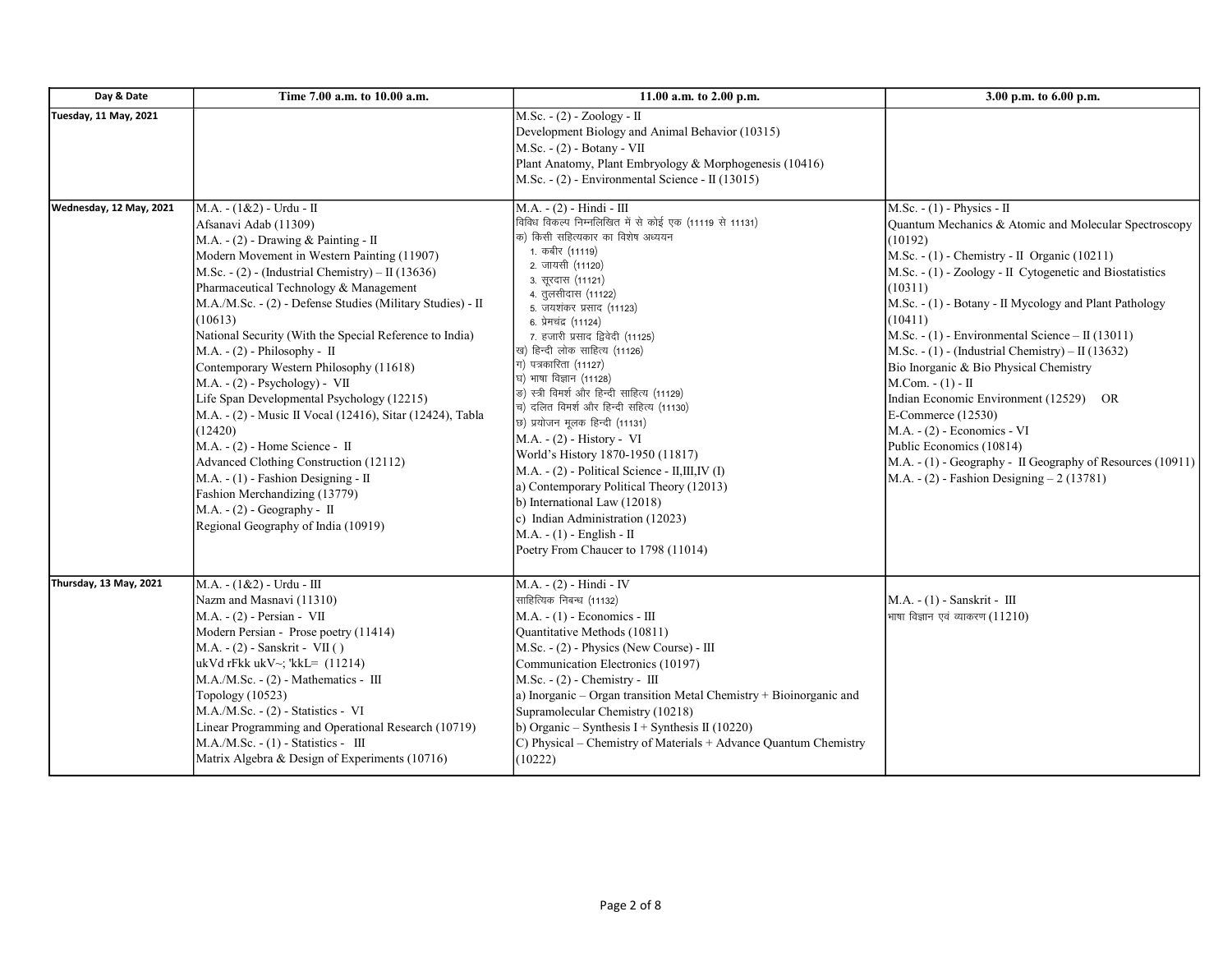| Day & Date             | Time 7.00 a.m. to 10.00 a.m.                                                                                                                                                                                                                                                                                                                                                                                                                                                                                                                                                                                                                                                                                                                                                           | 11.00 a.m. to 2.00 p.m.                                                                                                                                                                                                                                                                                                                                                                                                                                                                                                | 3.00 p.m. to 6.00 p.m.                                                                                                                                                                                                                                                                                                                                                                                                                                                                                                                                                                                                                                                                                                                         |
|------------------------|----------------------------------------------------------------------------------------------------------------------------------------------------------------------------------------------------------------------------------------------------------------------------------------------------------------------------------------------------------------------------------------------------------------------------------------------------------------------------------------------------------------------------------------------------------------------------------------------------------------------------------------------------------------------------------------------------------------------------------------------------------------------------------------|------------------------------------------------------------------------------------------------------------------------------------------------------------------------------------------------------------------------------------------------------------------------------------------------------------------------------------------------------------------------------------------------------------------------------------------------------------------------------------------------------------------------|------------------------------------------------------------------------------------------------------------------------------------------------------------------------------------------------------------------------------------------------------------------------------------------------------------------------------------------------------------------------------------------------------------------------------------------------------------------------------------------------------------------------------------------------------------------------------------------------------------------------------------------------------------------------------------------------------------------------------------------------|
| Thursday, 13 May, 2021 |                                                                                                                                                                                                                                                                                                                                                                                                                                                                                                                                                                                                                                                                                                                                                                                        | $M.Sc. - (2) - Zoology - III$<br>a) Fish and Fisheries (10316)<br>b) Entomology (10317)<br>c) Cytology & Cytogenetic (10318)<br>d) Animal Physiology (10319)<br>M.Sc. - (2) - Botany - VIII<br>Ecology and Soil Science (10417)<br>M.Sc. $- (2)$ - Environmental Science – III (13016)<br>M.A. - (2) - History - VII<br>a) History of Ancient India & South East Asia<br>$(C.A.D. 650-1200) (11818)$<br>b) History of Medieval India (C.A,D, 1658-1761) (11819)<br>c) History of Modern India (CAD 1920-1964) (11820)  |                                                                                                                                                                                                                                                                                                                                                                                                                                                                                                                                                                                                                                                                                                                                                |
| Saturday, 15 May, 2021 | M.A./M.Sc. - (2) - Defense Studies (Military Studies) - III<br>Disarmament, Arms Control and Peace (10614)<br>$M.Sc. - (2)$ - (Industrial Chemistry) – III (13637)<br>Pharmaceutical Chemistry - I<br>$M.A. - (2) - Philosophy - III$<br>A) Logic (Indian & Western) (11619)<br>B) Applied Ethics & Society (11620)<br>C) Feminism & Gender Study (11621)<br>D) Philosophy of Value Education (11622)<br>$M.A. - (2) - Psychology - VIII$<br>(a) Psychopathology (12216)<br>(b) Health Psychology (12218)<br>$(c)$ Psychology Physiological $(12220)$<br>$M.A. - (2)$ - Home Science - $III$<br>Consumer Economics (12113)<br>$M.A. - (2) - Geography - III & IV$<br>(a) Regional Planning & Development (10920)<br>M.Com. - (2) - Paper - I<br>Corporate Financial Accounting (12535) | M.A. - (2) - Sociology I<br>Theoretical Perspectives in Sociology (11715)<br>$M.A. - (2)$ - Political Science - II, III, IV (II)<br>a) Political Thinkers of Ancient India (12014)<br>b) International Organization (12020)<br>c) State and Local Administration (12024)                                                                                                                                                                                                                                               | M.Sc. - (1) - Physics - III<br>Solid State Physics, Electronics & Nano Science (10193)<br>M.Sc. $- (1)$ - Chemistry - III Physical (10212)<br>$M.Sc. - (1) - Zoology - III$<br>Physiology and Related Biochemistry (10312)<br>$M.Sc. - (1) - Botany - III$<br>Bryophyta, Pteridophytes & Gymnosperms (10412)<br>M.Sc. $- (1)$ - Environmental Science – III (13012)<br>$M.A./M.Sc. - (1) - Mathematics - II$<br>Analysis (Real and Complex) (10517)<br>M.Sc. $- (1)$ - (Industrial Chemistry) III (13633)<br>Organic Chemistry - I<br>$M.Com. - (1) - III$<br>Human Resource Management (12531)<br>M.A. - (2) - Economics - VII<br>Indian Economic Policy (10815)<br>M.A. - $(1)$ - Geography - III & IV<br>(i) Agricultural Geography (10912) |
| Monday, 17 May, 2021   | M.A. - (1&2) - Urdu - IV<br>Ghazal (11311)<br>$M.A. - (2) - Persian - VIII$<br>Special Study of Amir Khusro (11415)<br>Special Study of Iqbal (11416)<br>$M.A. - (2) - Sanskrit - VIII$<br>काव्य शास्त्र (11215)<br>$M.A.M.Sc. - (2) - Mathematics - IV & V(i)$<br>Functional Analysis (10524)<br>M.A./M.Sc. (1&2) Statistics VII<br>Economic Statistics (10720)                                                                                                                                                                                                                                                                                                                                                                                                                       | M.A. - (1) - English - III English Drama (11015)<br>$M.A. - (2) - History - VIII$<br>a) Society Economy & Culture of Ancient India<br>(UPTOc 1200 A.D.) (11821)<br>b) Society Economy & Culture of Medieval India<br>$(c.A.D. 1200-1750)$ (11822)<br>c) Society Economy & Culture of Modern India<br>c.A.D. 1750-1950 (11823)<br>M.A. - (2) - Political Science - II, III, IV (III)<br>a) Political Thinkers of Modern India (12015)<br>b) West Asian World Politics (12020)<br>c) West Asia in World Politics (12020) | M.A. - (1) - Sanskrit - IV<br>भारतीय दर्शन (11211)<br>$M.Sc. - (1)$ - Physics - IV<br>Electronics and Electrodynamics (10194)                                                                                                                                                                                                                                                                                                                                                                                                                                                                                                                                                                                                                  |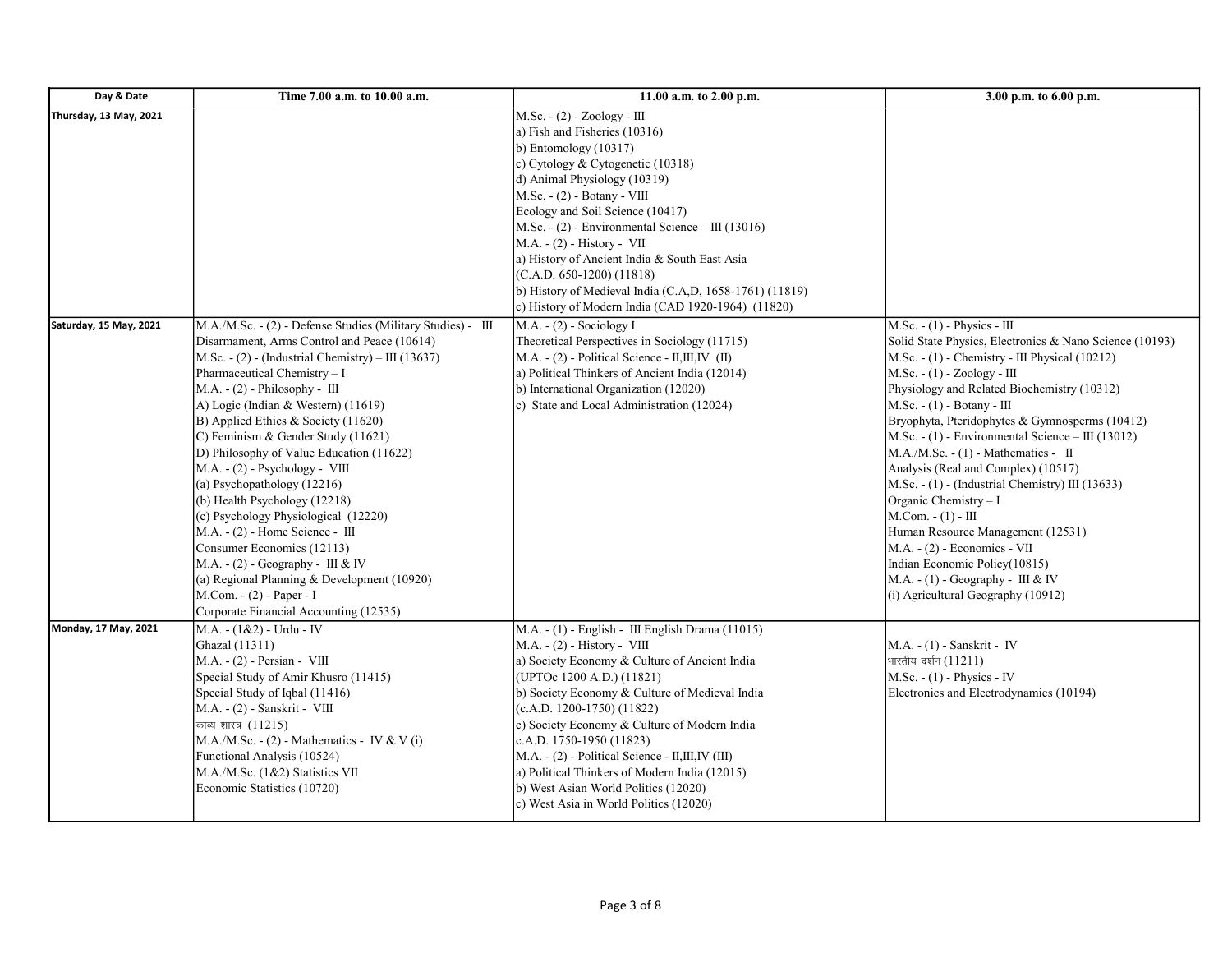| Day & Date            | Time 7.00 a.m. to 10.00 a.m.                                                                                                                                                                                                                                                                                                                                                                                                                                                                                                                                                                                                                                                                                                                                                                                                                                                      | 11.00 a.m. to 2.00 p.m.                                                                                                                                                                                                                                                                                                                                                                                                                                                                                                                                                                                                                                                                                                                  | 3.00 p.m. to 6.00 p.m.                                                                                                                                                                                                                                                                                                                                                                                                                                                                                                                                                                                                                                                                                                                                           |
|-----------------------|-----------------------------------------------------------------------------------------------------------------------------------------------------------------------------------------------------------------------------------------------------------------------------------------------------------------------------------------------------------------------------------------------------------------------------------------------------------------------------------------------------------------------------------------------------------------------------------------------------------------------------------------------------------------------------------------------------------------------------------------------------------------------------------------------------------------------------------------------------------------------------------|------------------------------------------------------------------------------------------------------------------------------------------------------------------------------------------------------------------------------------------------------------------------------------------------------------------------------------------------------------------------------------------------------------------------------------------------------------------------------------------------------------------------------------------------------------------------------------------------------------------------------------------------------------------------------------------------------------------------------------------|------------------------------------------------------------------------------------------------------------------------------------------------------------------------------------------------------------------------------------------------------------------------------------------------------------------------------------------------------------------------------------------------------------------------------------------------------------------------------------------------------------------------------------------------------------------------------------------------------------------------------------------------------------------------------------------------------------------------------------------------------------------|
| Monday, 17 May, 2021  |                                                                                                                                                                                                                                                                                                                                                                                                                                                                                                                                                                                                                                                                                                                                                                                                                                                                                   | $M.A. - (1)$ - Economics IV<br>International Trade and Finance (10812)<br>M.Sc. - (2) - Physics (New Course) - IV<br>Analog & Digital Electronics (10198)<br>$M.Sc. - (2)$ - Chemistry - IV<br>a) Inorganic - Photo inorganic Chemistry + Analytical Chemistry<br>(10219)<br>b) Organic – Heterocyclic Chemistry + Chemistry of Natural Products<br>(10221)<br>C) Physical – Liquid State + Polymers (10223)<br>M.Sc. - (2) - Zoology - IV<br>a) Fish and Fisheries (10320)<br>$\vert$ b) Entomology (10321)<br>c) Cytology & Cytogenetic (10322)<br>d) Bio-Chemistry $(10323)$<br>M.Sc. - (2) - Environmental Science – IV - A (13017), B (13018), C<br>(13019)<br>$M.Sc. - (2) - Botany - IX$<br>Biochemistry and Photobiology (10418) |                                                                                                                                                                                                                                                                                                                                                                                                                                                                                                                                                                                                                                                                                                                                                                  |
| Tuesday, 18 May, 2021 | M.A./M.Sc. - (2) - Defense Studies (Military Studies) - V<br>Geo Strategy and Geo Politics (10615)<br>M.Sc. - $(2)$ - (Industrial Chemistry) – IV (13638)<br>Pharmaceutical Chemistry - II<br>$M.A. - (2) - Philosophy - IV$<br>Essay (11623)<br>$M.A. - (2) - Psychology$ - $IX$<br>(a) Clinical and Community Intervention (12217)<br>(b) Stress, Coping and Health Management (12219)<br>(c) Comparative Psychology (12221)<br>$M.A. - (2)$ - Home Science - IV<br>Advanced Child Development (12114)<br>M.A./M.Sc. - $(2)$ - Mathematics - IV & V $(ii)$<br>Mathematical Statistics (10525)<br>M.A./M.Sc. (1&2) Statistics VIII<br>Engineering Statistics (10721)<br>$M.A. - (1)$ - Education - I<br>Philosophical Foundations of Education (12310)<br>$M.A. - (2) - Geography - III & IV(b)$<br>Urban Geography (10921)<br>M.Com. - (2) - II<br>Financial Management (12536) | $M.A. - (2)$ - Sociology II<br>Perspective on Indian Society (11716)<br>M.A. - (2) - Political Science - II,III,IV(IV)<br>a) History of Socialist Thought (12016)<br>b) South East Asia in World Politics (12021)<br>c) South East Asia in World Politics (12021)                                                                                                                                                                                                                                                                                                                                                                                                                                                                        | $M.A. - (2)$ - Education<br>Comparative Education (12315)<br>M.A. - $(1)$ - Geography - III & IV<br>(ii) Industrial Geography (10913)<br>$M.Sc. - (1)$ - Chemistry - IV<br>a) Group Theory, Spectroscopy& Diffraction Methods<br>(10213)<br>b) Mathematics for Chemists OR<br>Biology for Chemists (10214)<br>$M.Sc. - (1) - Zoology - IV$<br>Ecology, Taxonomy and Evolution (10313)<br>$M.Sc. - (1) - Botany - IV$<br>Plant Physiology and Crop. Physiology (10413)<br>M.Sc. - $(1)$ - Environmental Science – IV (13013)<br>M.Sc. - (1) - (Industrial Chemistry) - IV (13634)<br>Organic Chemistry - II<br>$M.A./M.Sc. - (1) - Mathematics - III$<br>Differential Equations (10518)<br>M.Com. - (1) - IV Statistical Analysis (12532) (Calculator<br>Allowed) |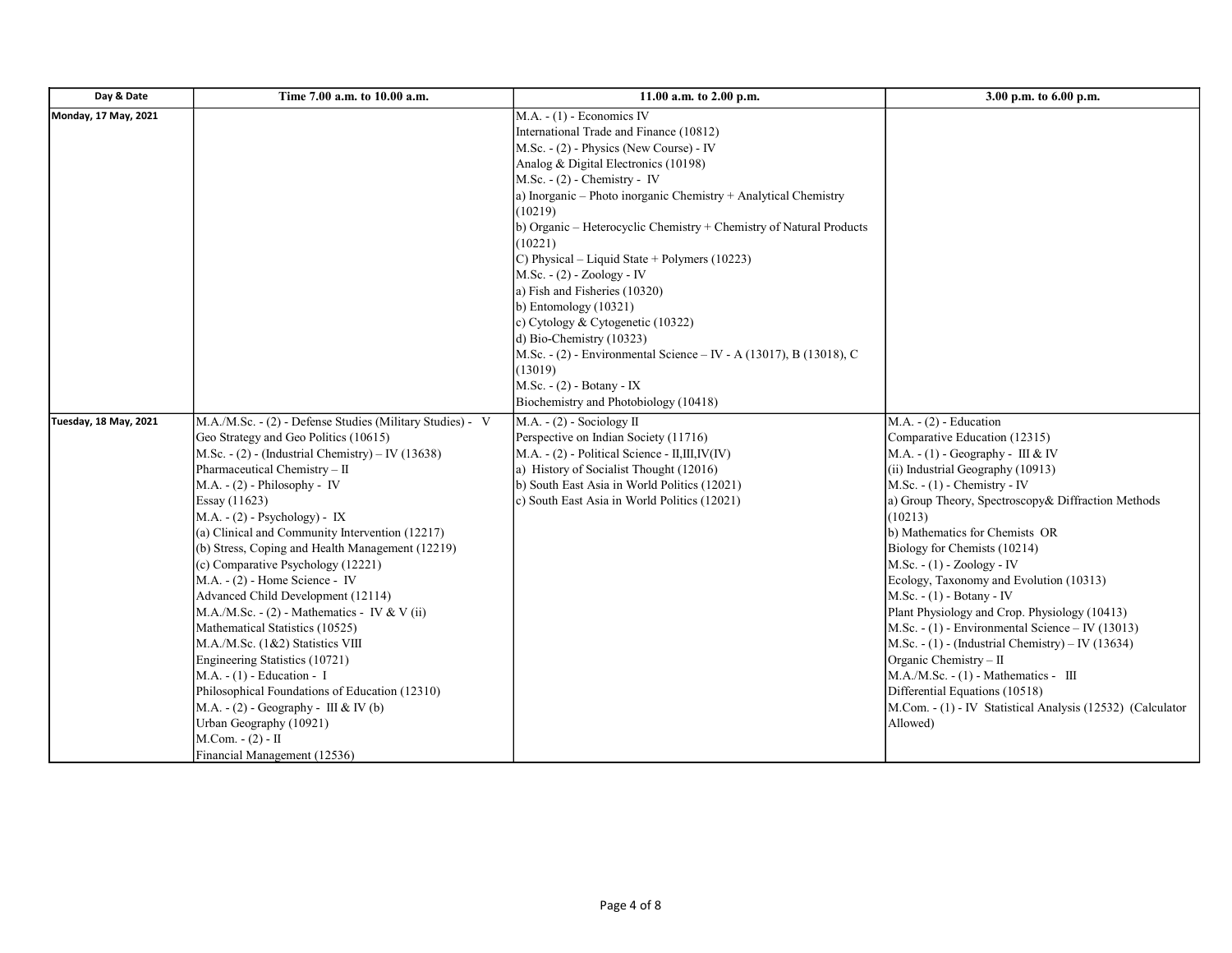| Day & Date              | Time 7.00 a.m. to 10.00 a.m.                                                                                                                                                                                                                                                                                                                                                                             | 11.00 a.m. to 2.00 p.m.                                                                                                                                                                                                                                                                                                                                                                                                                                                                                              | 3.00 p.m. to 6.00 p.m.                                                                                                                                                                                                                                                                                                                                                                                                                                                                                                                                                                                                                                                                                                                                                                                                                                                                                                                                                                                                                                                   |
|-------------------------|----------------------------------------------------------------------------------------------------------------------------------------------------------------------------------------------------------------------------------------------------------------------------------------------------------------------------------------------------------------------------------------------------------|----------------------------------------------------------------------------------------------------------------------------------------------------------------------------------------------------------------------------------------------------------------------------------------------------------------------------------------------------------------------------------------------------------------------------------------------------------------------------------------------------------------------|--------------------------------------------------------------------------------------------------------------------------------------------------------------------------------------------------------------------------------------------------------------------------------------------------------------------------------------------------------------------------------------------------------------------------------------------------------------------------------------------------------------------------------------------------------------------------------------------------------------------------------------------------------------------------------------------------------------------------------------------------------------------------------------------------------------------------------------------------------------------------------------------------------------------------------------------------------------------------------------------------------------------------------------------------------------------------|
| Wednesday, 19 May, 2021 | $M.A. - (1 & 2) - Urdu - V$<br>Tanquidi Adab and Nasri Adab (11312)<br>$M.A. - (2)$ - Sanskrit - IX (k)<br>साहित्य सिद्धान्त (11216)<br>$M.A.M.Sc. - (2) - Mathematics - IV & V (iii)$<br>Programming in C: (With ANSI Features) Theory and<br>Practical (Only for Regular Students) (10526)<br>M.A./M.Sc. (1&2) Statistics IX<br>Demography (10722)                                                     | $M.A. - (2) - Society III$<br>a) Urban Society in India (11717)<br>b) Sociology of Aging $(11718)$<br>c) Industry and Society in India (11719)<br>d) The Study of Indian Diaspora (11720)<br>M.A. - (2) - Political Science - II,III,IV (V)<br>a) Political Sociology (12017)<br>b) India's Neighbourers in World Politics (12022)<br>c) India's Neighbourers in World Politics (12022)<br>M.Sc. - (2) - Botany - X<br>Genetics, Plant Breeding & Biostatistics (10419)<br>M.A. - (1) - English - IV Fiction (11016) | M.A. (P/F) Economics<br>Paper IX Industrial Economics (10816)<br>Paper X Labor Economics (10817)<br>Paper XI Economics of Social Sector and Environment<br>(10818)<br>Paper XII Demography (10819)<br>Paper XIII Mathematical Economics (10820)<br>Paper XIV Econometrics (10821)<br>Paper XV Agricultural Economics (10822)<br>Paper XVI Financial Institutions and Markets (10823)<br>Paper XVII Economics of Infrastructure (10824)<br>Paper XVIII History of Economics Thought (10825)<br>Paper XIX Advanced Statistics (10826)                                                                                                                                                                                                                                                                                                                                                                                                                                                                                                                                      |
| Thursday, 20 May, 2021  | M.A. - (1&2) - Urdu - VI<br>Urdu - Zaban Aur Adab Ki Tarikh (11313)<br>$M.A.M.Sc. - (2) - Mathematics - IV&V (iv)$<br>Difference Equations (10527)<br>$M.A. - (1)$ - Education - II<br>Sociological Foundations of Education (12311)<br>$M.A. - (2) - Geography - III & IV$<br>$(c)$ Geography of Rural Development (10922)<br>$M.Com. - (2) - III$<br>Income Tax Law, Accounts and Tax Planning (12537) | $M.A. - (1) - Society - I$<br>Classical Sociological Tradition (11708)                                                                                                                                                                                                                                                                                                                                                                                                                                               | $M.A. - (2) - English - I$<br>Nineteenth Century English Poetry (11017)<br>$M.A. - (1) - Philosophy - I$<br>Indian and Western Ethics (11610)<br>M.A. $- (1)$ - Drawing & Painting - I<br>A Critical Study of Style & Technique of Different Schools<br>of Indian Painting up till 1947 (11904)<br>M.A./M.Sc. - (1) - Defense Studies (Military Studies) - I<br>Theory and Practice of War (10608)<br>$M.A. - (1) - Psychology - I$<br>Research Methodology & Physiological Statistics (12210)<br>M.A. - (1) - Home Science - I<br>Advanced Food & Nutrition (12107)<br>$M.Sc. - (1) - Botany - V$<br>Cytology and Molecular Biology (10414)<br>M.A. - (1) - Music - I<br>Sitar (12421), Tabla (12417), Vocal (12413)<br>M.A. - (1) - Persian - I<br>History Persian - Literature (Earliest Time for Modern<br>Period (11408)<br>$M.A. - (1) - Geography - III & IV's$<br>(iii) Population Geography (10914)<br>$M.A. - (2)$ - Education - II<br>Vocational Guidance and Counseling (12316)<br>$M_{1}$ . Com. $- (1) - V$<br>Accounting For Managerial Decisions (12533) |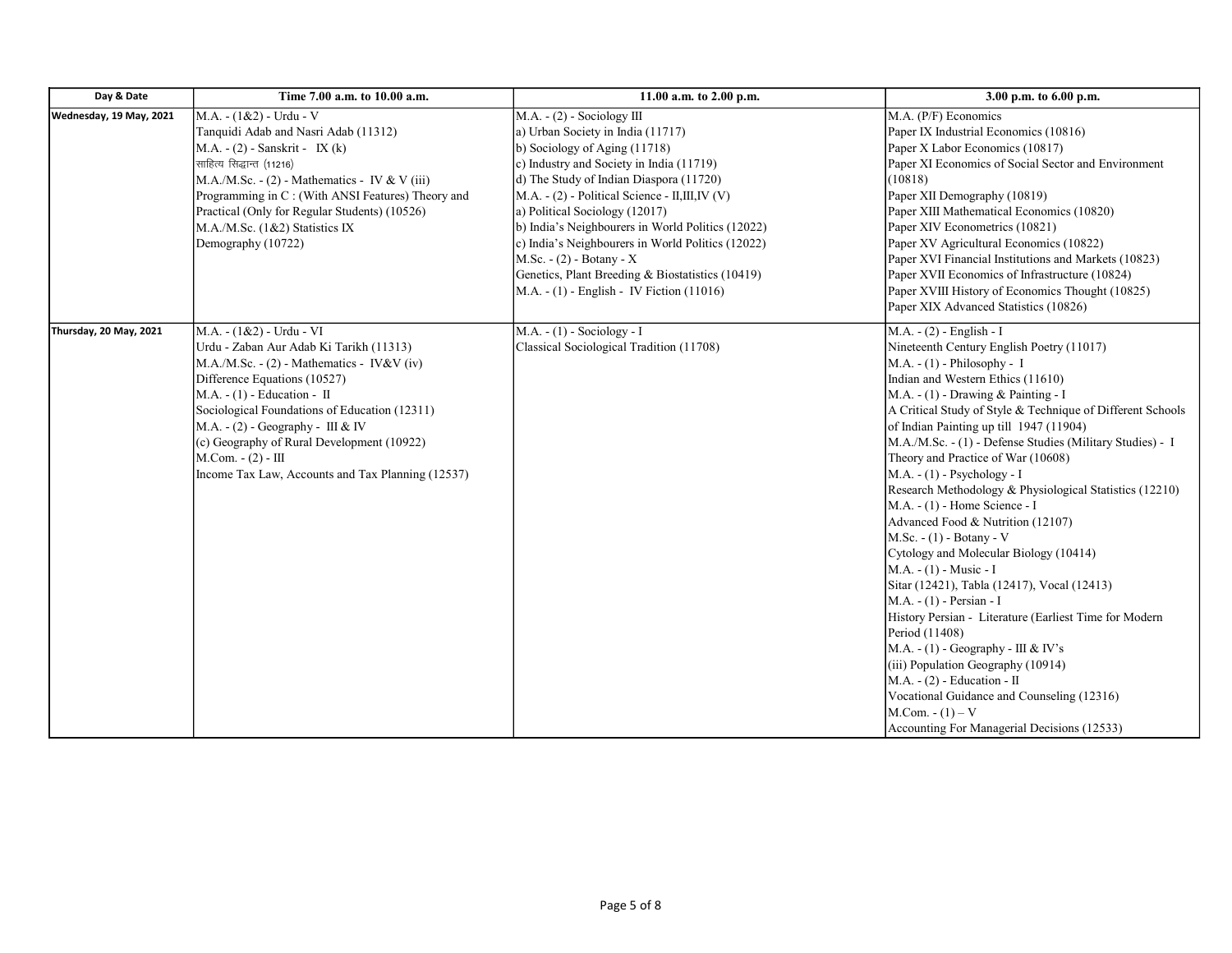| Day & Date             | Time 7.00 a.m. to 10.00 a.m.                                                                                                                                                                                                                                                                                                                                                                                                                                                                                                                                                                                                                                                                                                                                                              | 11.00 a.m. to 2.00 p.m.                                               | 3.00 p.m. to 6.00 p.m.                                                                                                                                                                                                                                                                                                                                                                                                                                                                                                                                                                            |
|------------------------|-------------------------------------------------------------------------------------------------------------------------------------------------------------------------------------------------------------------------------------------------------------------------------------------------------------------------------------------------------------------------------------------------------------------------------------------------------------------------------------------------------------------------------------------------------------------------------------------------------------------------------------------------------------------------------------------------------------------------------------------------------------------------------------------|-----------------------------------------------------------------------|---------------------------------------------------------------------------------------------------------------------------------------------------------------------------------------------------------------------------------------------------------------------------------------------------------------------------------------------------------------------------------------------------------------------------------------------------------------------------------------------------------------------------------------------------------------------------------------------------|
| Friday, 21 May, 2021   | $M.A.M.Sc. - (2) - Mathematics - IV&V(v)$<br>Integral Equations and Boundary Value Problems (10528)<br>M.A. - (1&2) - Urdu - VII An Special Author of Urdu<br>i) Sir Syed Ahmad Khan (11314), ii) Ghalib (11315),<br>iii) Iqbal (11316), iv) Meer (11317), v) Hali (11318), vi) Abu<br>Kalam Azad (11319), vii) M.A. Raza Khan Bareilvi (11320)<br>$M.A. - (1)$ - Education - III<br>Psychological Foundations of Education (12312)<br>$M.A. - (2) - Geography - III & W$<br>(d) Climatology & Oceanography (10923)<br>M.Com. - (2) - Elective Group I, II, III, IV's - I<br>a) Accounting Theory and Contemporary Concepts (12538)<br>(b) Advertising and Sales Management (12541)<br>c) International Business Environment (12544)<br>d) Human Resource Planning and Development(12547) | $M.A. - (1) - Society - II$<br>Methodology of Social Research (11709) | $M.A. - (1) - Philosophy - II$<br>Metaphysics (Indian & Western) (11611)<br>M.A. - (1) - Drawing & Painting - II<br>Philosophy and Aesthetics of Indian Painting (11905)<br>M.A./M.Sc. - (1) - Defense Studies (Military Studies) - II<br>Military Psychology (10609)<br>M.A./M.Sc. - (1) - Mathematics - IV<br>Advanced Fluid Dynamics (10519)<br>$M.A. - (1) - Psychology - II$<br>Cognitive Processes (Experimental Psychology (12211)<br>M.A. - (1) - Music - II, Vocal (12414), Sitar (12422), Tabla<br>(12418)<br>M.A. - (1) - Persian - II Classified Persian - Prose (11409)              |
| Saturday, 22 May, 2021 | $M.A.M.Sc. - (2) - Mathematics - IV&V (vi)$<br>Solar Magneto Hydrodynamics (10529)<br>M.A. - (1) - Hindi - I<br>कहानी, निबन्ध एवं अन्य गद्य विधाएँ (11112)<br>M.A. - (1) - Political Science - I<br>History of Political Thought from Plato to Marx (12008)<br>M.A. - (1) - History - I<br>Historiography Theory & Method (11808)                                                                                                                                                                                                                                                                                                                                                                                                                                                         | $M.A. - (2) - Society - IV$<br>a) Political Sociology (11721)         | M.A. - (1) - Philosophy - III Modern Indian Thought (11612)<br>M.A./M.Sc. - (1) - Defense Studies (Military Studies) - IV<br>International Law (10610)<br>$M.A. - (1) - Psychology - III$<br>Personality Theories (12212)<br>$M.A. - (1) - Home Science - II$<br>Dietetics (12108)<br>M.A. - (1) - Persian - III Classified Persian - Poetry (11410)<br>$M.A. - (2)$ - Education - III<br>Educational Technology (12317)<br>$M.A. - (1) - Geography - III & IV's$<br>(iv) Geography of Tourism & Landscape Management<br>(10915)<br>$M_{\cdot}$ Com. $- (1) - VI$<br>Marketing Management (12534) |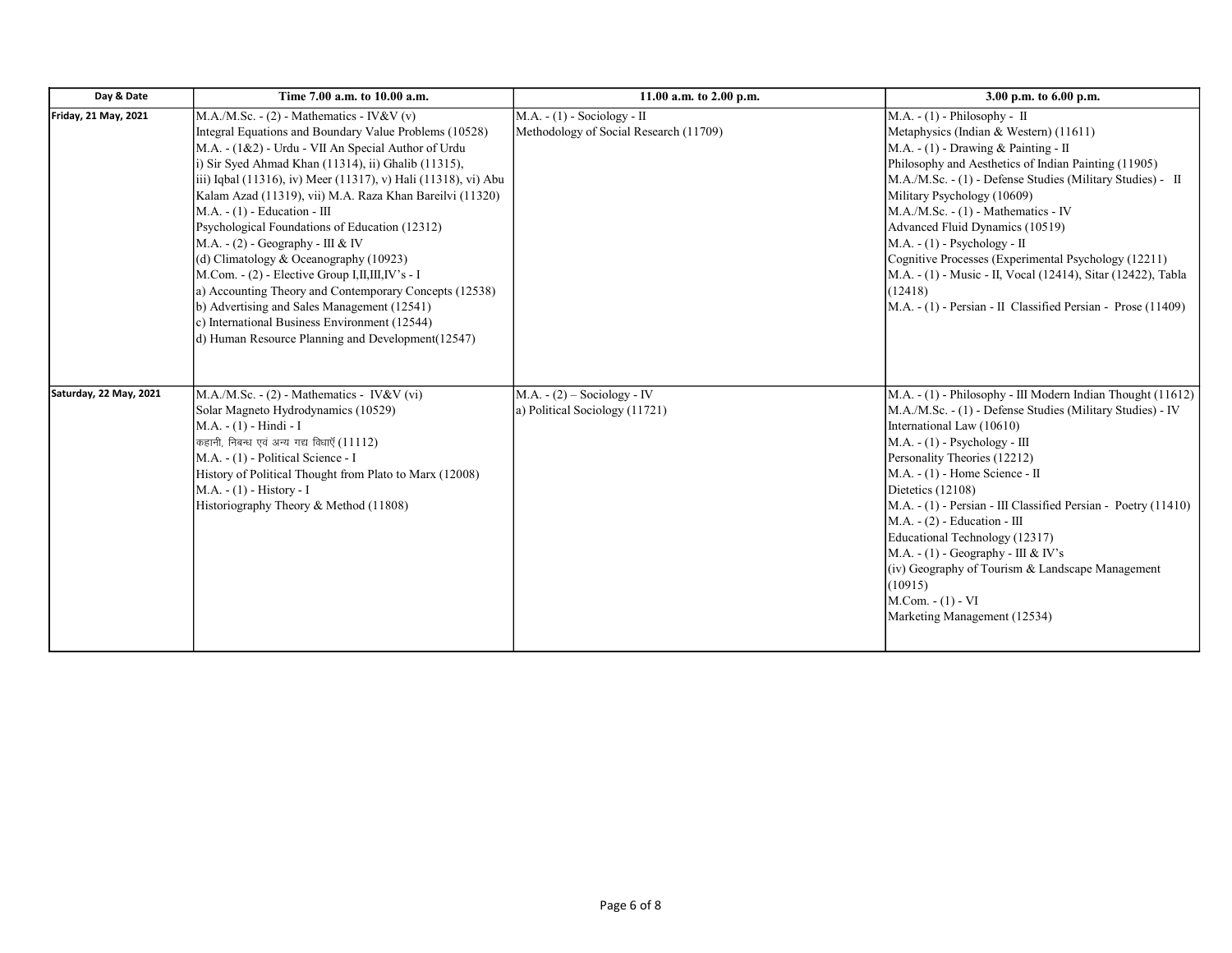| Day & Date                   | Time 7.00 a.m. to 10.00 a.m.                                                                                                                                                                                                                                                                                                                                                                                                                                                                                                     | 11.00 a.m. to 2.00 p.m.                                                              | 3.00 p.m. to 6.00 p.m.                                                                                                                                                                                                                                                                                                                                                                                                                                                                                                                                                                                                                                                                                                                                                                                                                                                                                        |
|------------------------------|----------------------------------------------------------------------------------------------------------------------------------------------------------------------------------------------------------------------------------------------------------------------------------------------------------------------------------------------------------------------------------------------------------------------------------------------------------------------------------------------------------------------------------|--------------------------------------------------------------------------------------|---------------------------------------------------------------------------------------------------------------------------------------------------------------------------------------------------------------------------------------------------------------------------------------------------------------------------------------------------------------------------------------------------------------------------------------------------------------------------------------------------------------------------------------------------------------------------------------------------------------------------------------------------------------------------------------------------------------------------------------------------------------------------------------------------------------------------------------------------------------------------------------------------------------|
| Monday, 24 May, 2021         | M.A./M.Sc. - (2) - Mathematics - IV&V (vii)<br>Information Theory (10530)<br>$M.A. - (1)$ - Education - IV<br>Research Methods & Statistics in Education (12313)<br>M.A. - (2) - Urdu - VIII<br>Essay (11321)<br>M.A. $-$ (2) $-$ Geography $-$ III & IV<br>(e) Man & Environment $(10924)$<br>M.Com. $-$ (2) - Elective Group I, II, III, IV's - II<br>a) Financial Institution & Markets (12539)<br>b) Consumer Behavior (12542)<br>c) International Marketing (12545)<br>d) Legal Framework Governing Human Relations (12548) | M.A. - $(1)$ – Sociology - III & IV<br>a) Gender & Society (11710)                   | $M.A. - (1) - Philosophy - IV$<br>A) Social & Political Philosophy (11613)<br>B) Peace Study & Human Rights (11614)<br>C) Philosophy of Science & Environment (11615)<br>D) Philosophical Approach to Gandhi (11616)<br>M.A./M.Sc. - (1) - Defense Studies (Military Studies) - V<br><b>International Relation</b><br>(From 1914 to Present day) (10611)<br>$M.A. - (1) - Psychology - IV$<br>Social & Cultural Psychology (12213)<br>$M.A. - (1)$ - Persian - IV<br>Essay, Prosody Grammar and Translation (11411)<br>$M.A. - (2) - Education - IV$<br>a) Teacher Education (12318)<br>b) Adult and Continuing Education (12319)<br>c) Economics of Education (12320)<br>d) Management and Administration of Education (12321)<br>e) Educational Measurement and Evaluation (12322)<br>f) Gender Issues in Education (12323)<br>$M.A.M.Sc. - (1) - Mathematics - V$<br>Advanced Discrete Mathematics (10520) |
| <b>Tuesday, 25 May, 2021</b> | $M.A.M.Sc. - (2) - Mathematics - IV&V (viii)$<br>Fuzzy Sets and Their Applications (10531)<br>M.A. - (1) - Political Science - II<br>Comparative Politics and Institutions (12009)<br>M.A. - (1) - Hindi - II<br>प्राचीन एवं मध्यकालीन काव्य (11113)<br>$M.A. - (1) - History - II$<br>World's History (1453-1870) (11809)<br>M.A. - $(1)$ – Education – V<br>Special Education (12314)                                                                                                                                          | M.A. - $(1)$ – Sociology - III & IV<br>b) Environment & Society $(11711)$            | M.A. - $(1)$ - Geography - III & IV's<br>(v) Environmental Geography (10916)<br>$M.A. - (2)$ - Education - V<br>Essay on contemporary Issues in Education (12324)<br>$M.A. - (1)$ - Home Science - III<br>Research Methods and Statistics (12109)                                                                                                                                                                                                                                                                                                                                                                                                                                                                                                                                                                                                                                                             |
| Thursday, 27 May, 2021       | $M.A.M.Sc. - (2) - Mathematics - IV&V (ix)$<br>Differential Geometry of Manifolds (10532)<br>M.Com. $-$ (2) - Elective Group I, II, III, IV's - III<br>a) Security Analysis & Portfolio Management (12540)<br>b) Marketing Research (12543)<br>c) Foreign Trade Policy, Procedure & Documentation (12546)<br>d)Cross Cultural and Global Human Resource<br>Management (12549)                                                                                                                                                    | $M.A. - (1) - Society - III & W$<br>c) Rural Society in India (11712)                | $M.A. - (2) - English - II$<br>Twentieth Century English Literature (11018)                                                                                                                                                                                                                                                                                                                                                                                                                                                                                                                                                                                                                                                                                                                                                                                                                                   |
| Friday, 28 May, 2021         | $M.A.M.Sc. - (2) - Mathematics - IV&V(x)$<br>Wavelets Preliminaries (10533)<br>M.A./M.Sc. - (2) - Mathematics - IV&V (xi)<br>Biomechanics (10534)                                                                                                                                                                                                                                                                                                                                                                                | $M.A. - (1) - Society - III & W$<br>d) Sociology of Marginalized Communities (11713) | $M.A. - (1)$ - Home Science - IV<br>Resource Management (12110)                                                                                                                                                                                                                                                                                                                                                                                                                                                                                                                                                                                                                                                                                                                                                                                                                                               |